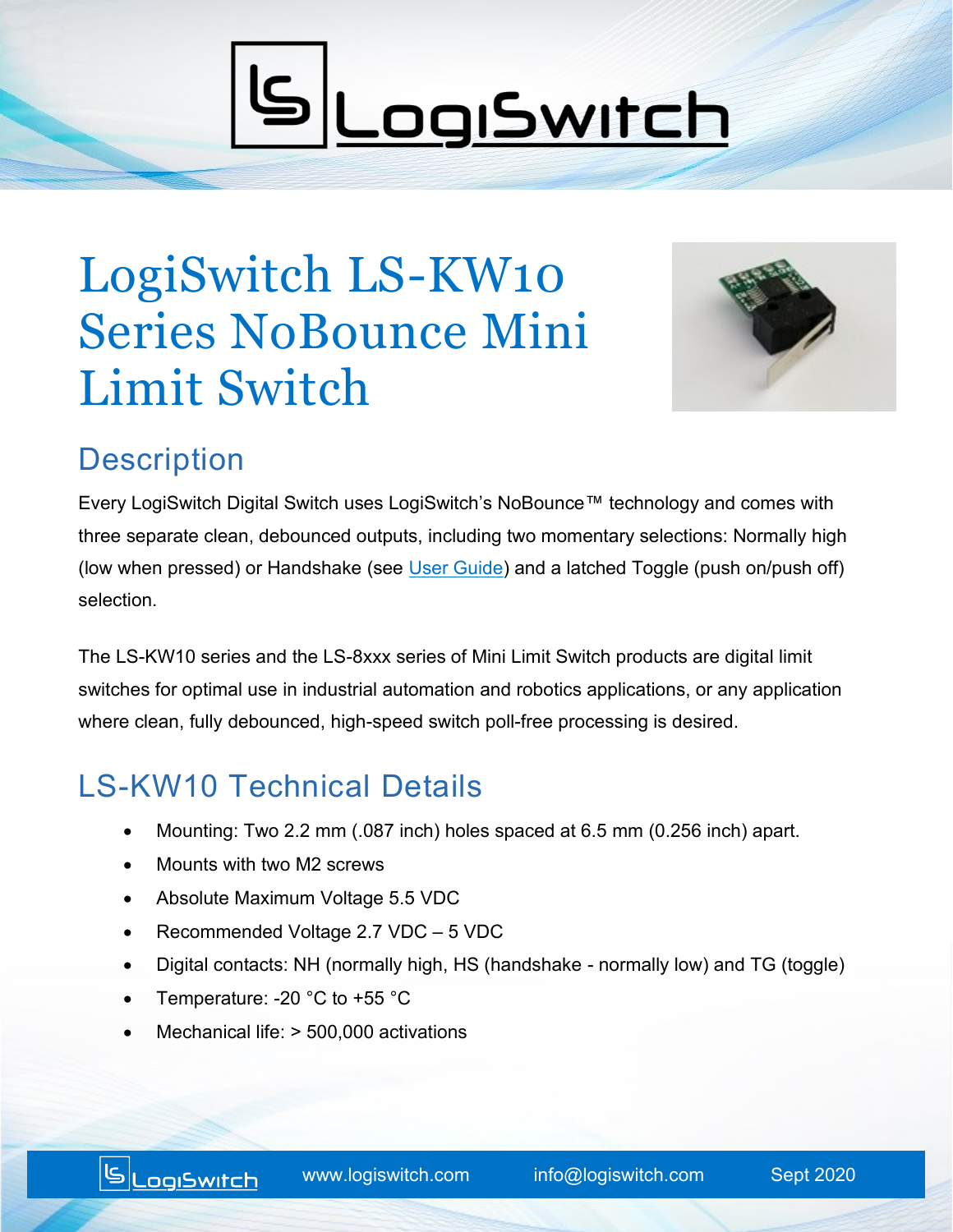#### Switch Versions

There are 5 versions of the NoBounce limit switch that are differentiated by the switch arm.

| <b>Part Number</b>  | <b>Switch Arm Description</b> | <b>Photo</b> |
|---------------------|-------------------------------|--------------|
| <b>LS-KW10 - NL</b> | No Lever                      |              |
| <b>LS-KW10 - SL</b> | <b>Short Lever</b>            |              |
| <b>LS-KW10 - LL</b> | Long Lever                    |              |
| LS-KW10 - AL        | Arc Lever                     |              |
| <b>LS-KW10 - RL</b> | <b>Roller Lever</b>           |              |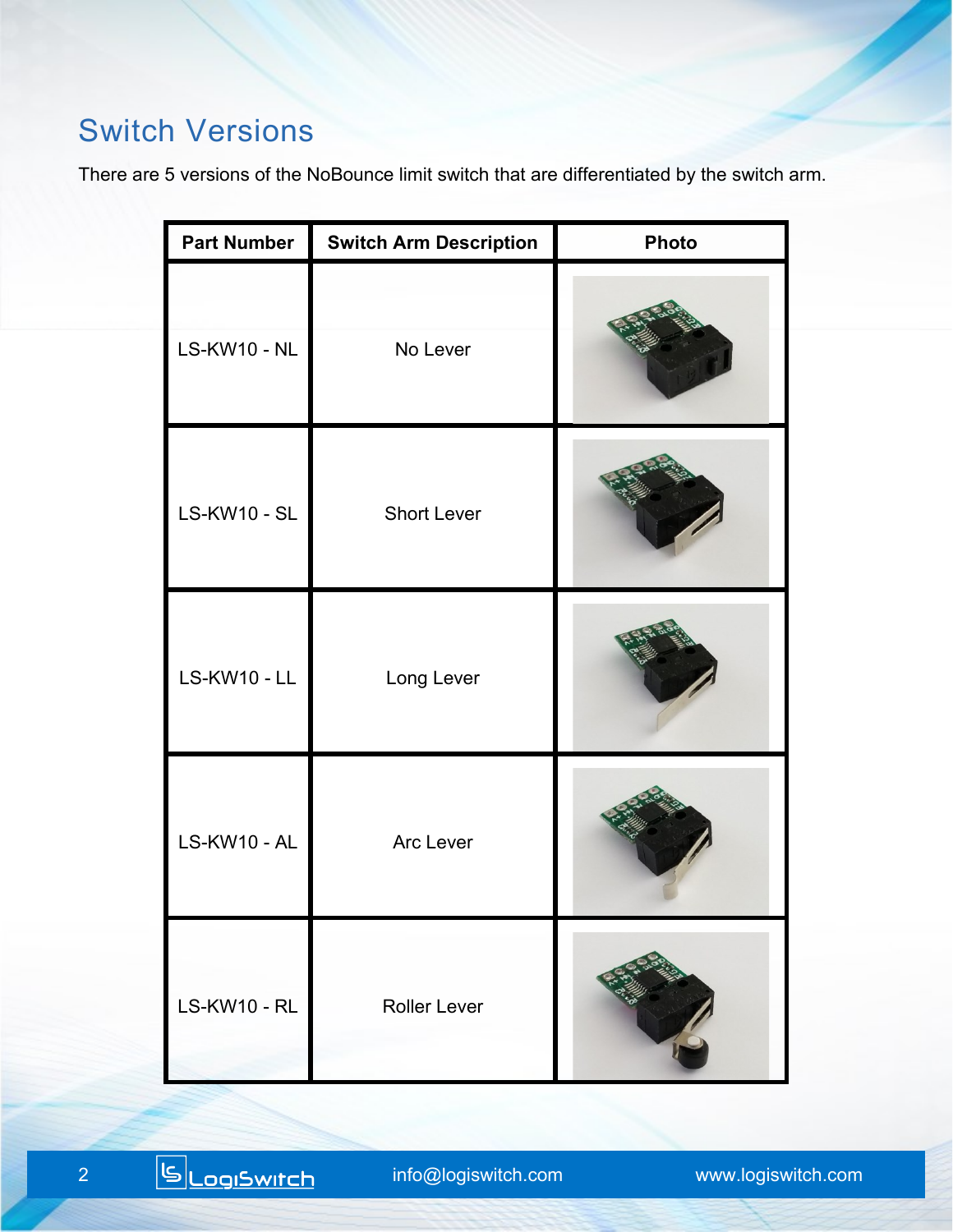#### **Schematic**



**LS-6 mm NoBounce Pushbutton Switch Internal Schematic**

#### Output Pin Definitions

As you can see the 5-pin header contains Power and Ground pins plus three outputs: TG, NL/HS, and NH. The function of these pins is given in the table below.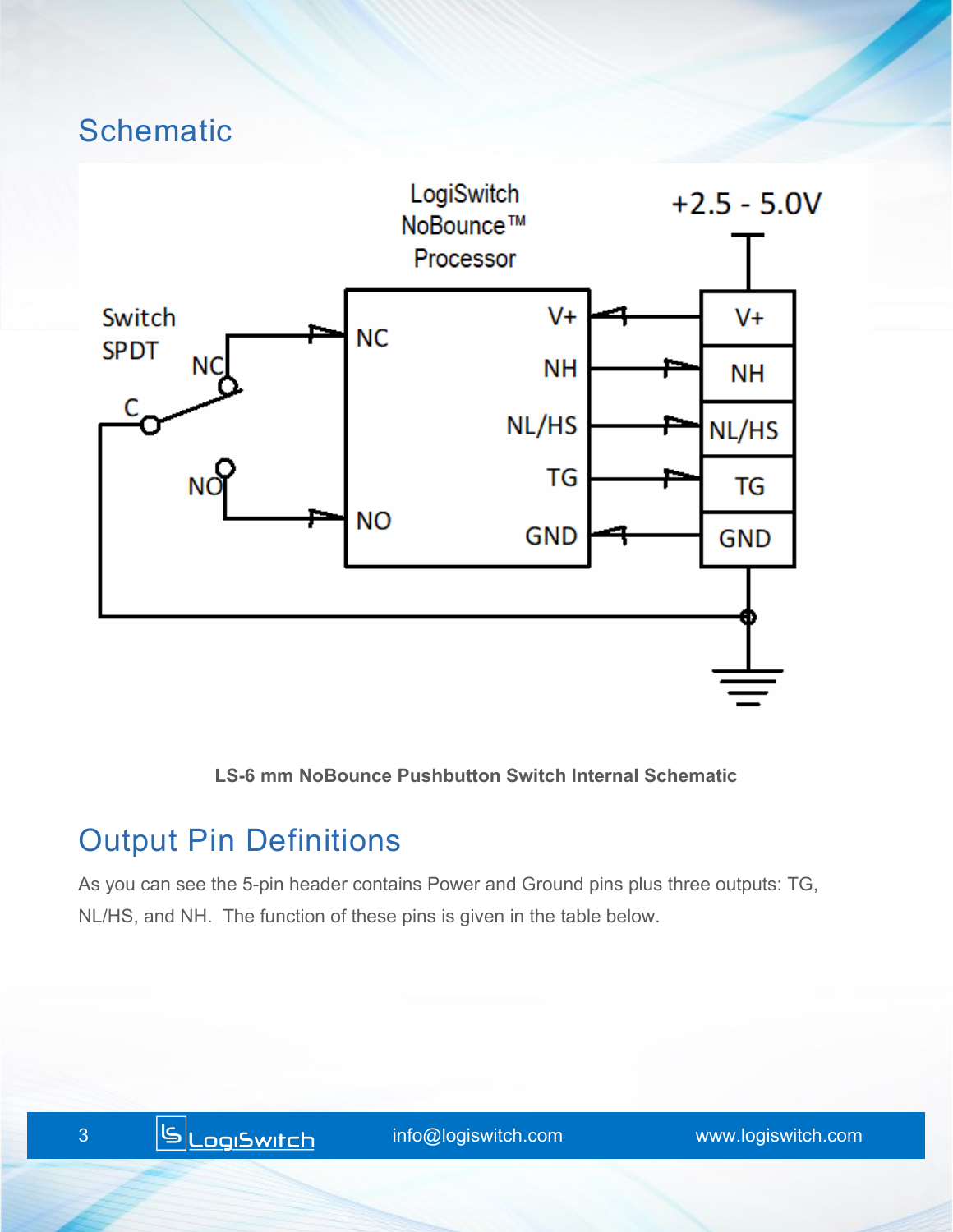| Pin       | <b>Function</b>                                                                                                                                                                                                                                                                                                                                                         |
|-----------|-------------------------------------------------------------------------------------------------------------------------------------------------------------------------------------------------------------------------------------------------------------------------------------------------------------------------------------------------------------------------|
| <b>NH</b> | This debounced output is high when the switch is idle and goes low when<br>the switch is activated (pressed). This is a totem pole output that provides<br>up to 25 ma sourcing or sinking.                                                                                                                                                                             |
| NL/HS     | This debounced output is low when the switch is not pressed and goes<br>high when it is activated. It is a wired-OR line with a weak pull-up resistor<br>internal to the processor. Low level outputs can sink up to 25ma. The<br>NL/HS I/O may be used by the user's program to terminate the switch<br>service cycle by issuing a 5 ms low pulse, called a handshake. |
|           | The NL/HS line is configured as an open collector wired-OR line so both<br>the LogiSwitch device and the host computer can drive the line low<br>simultaneously to accomplish the handshake as needed.                                                                                                                                                                  |
| <b>TG</b> | The TG output powers up in the high state and changes state each time<br>the switch is activated. It may be used in applications where a push on-<br>push off type switch would be used.                                                                                                                                                                                |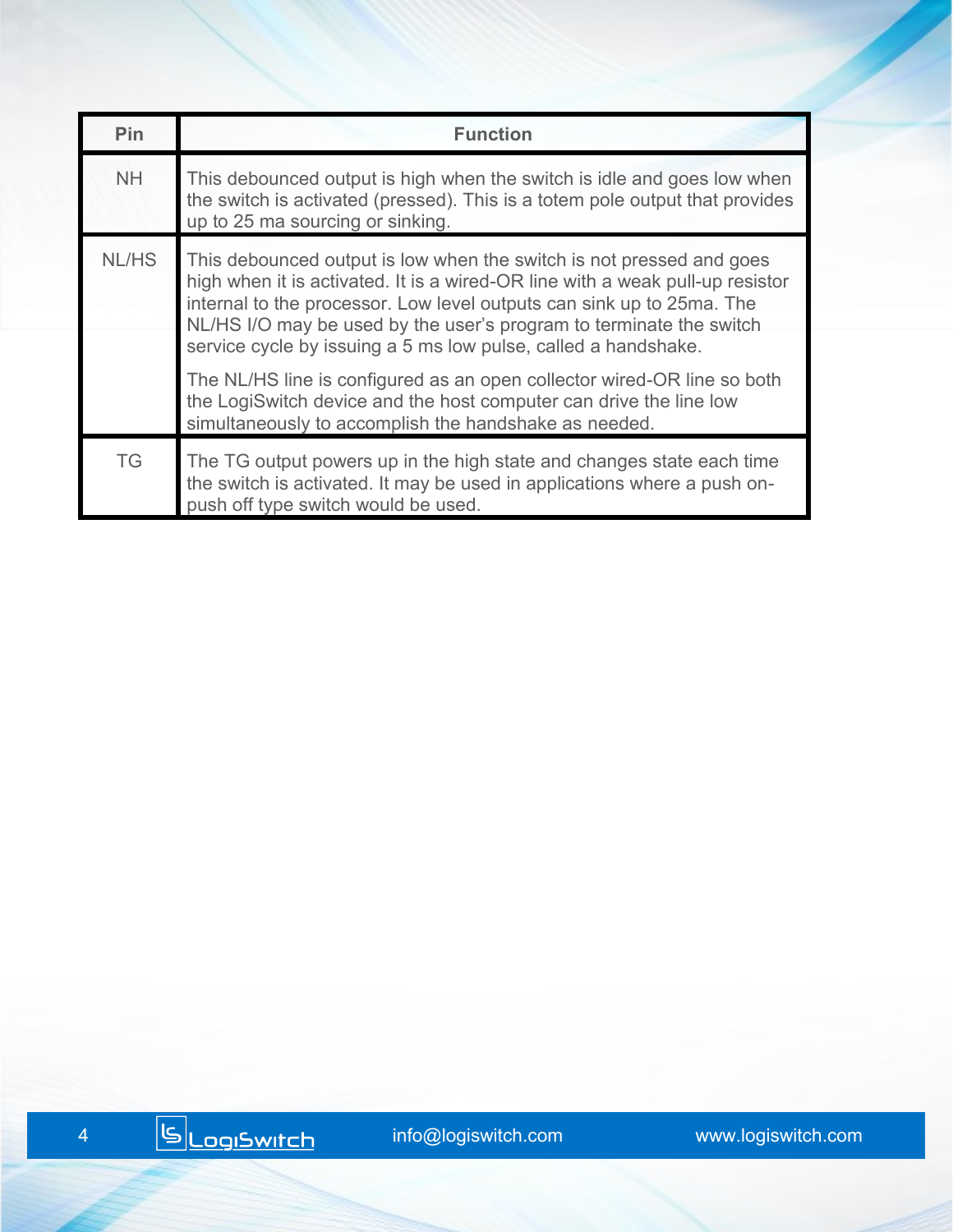#### Mechanical Drawings

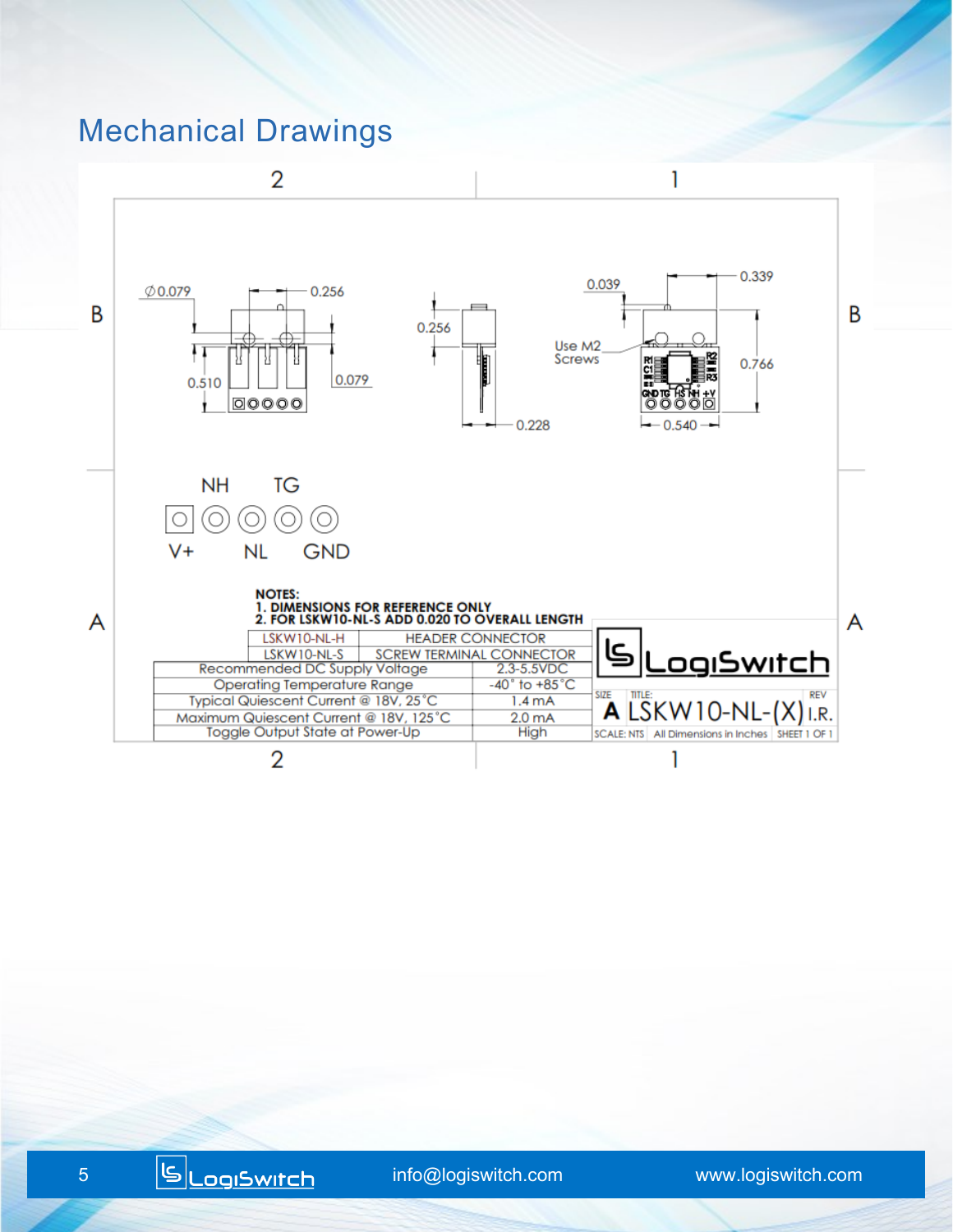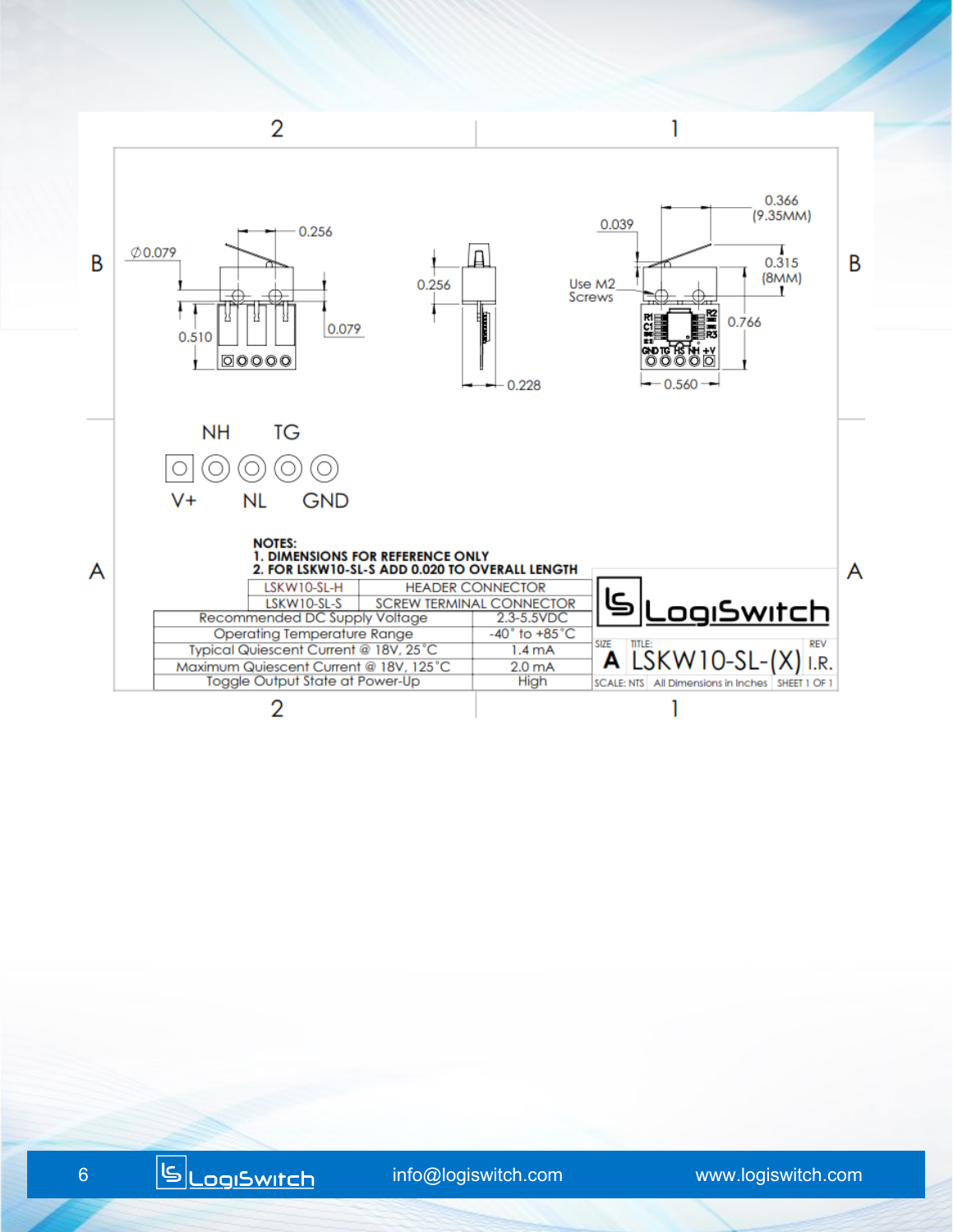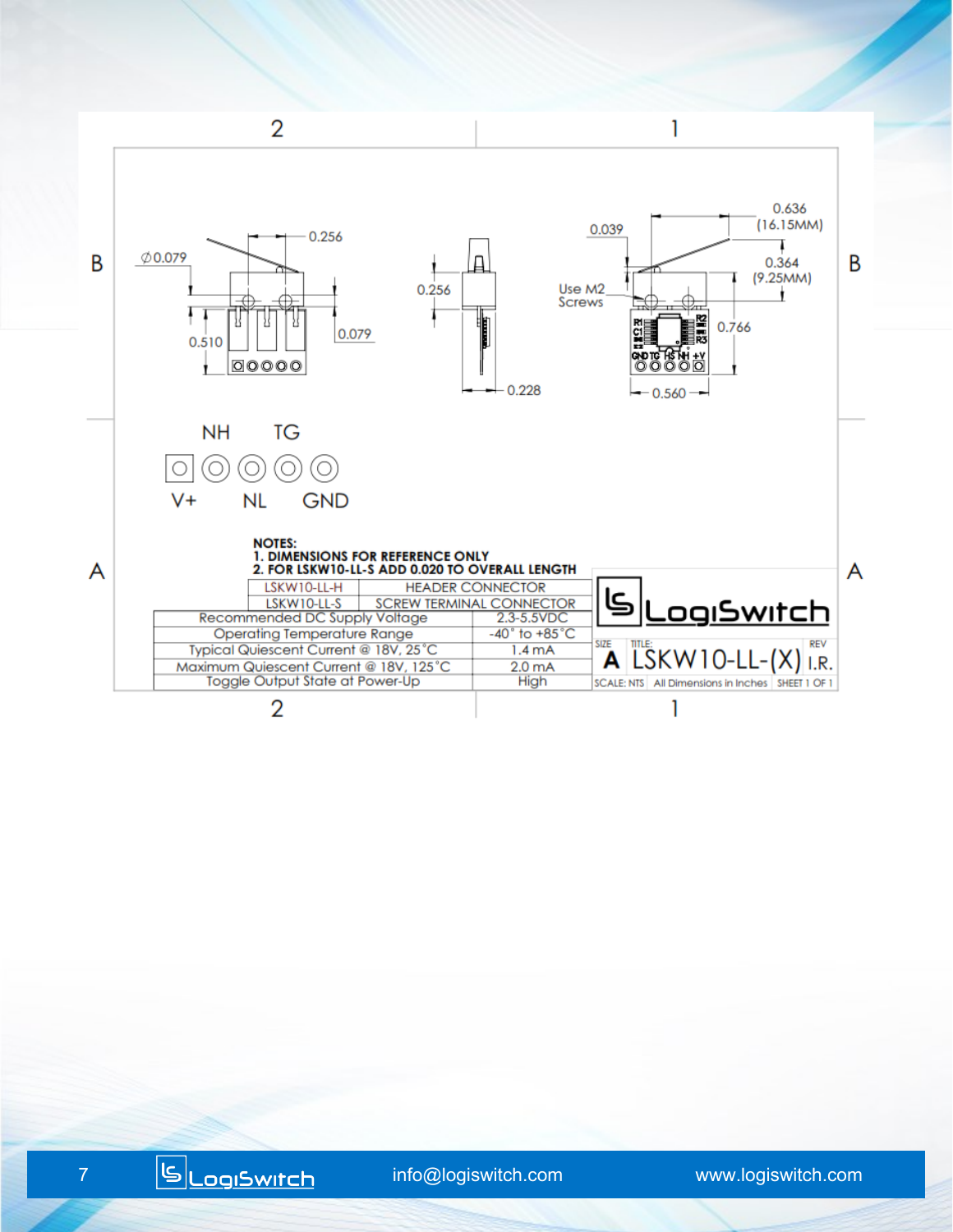